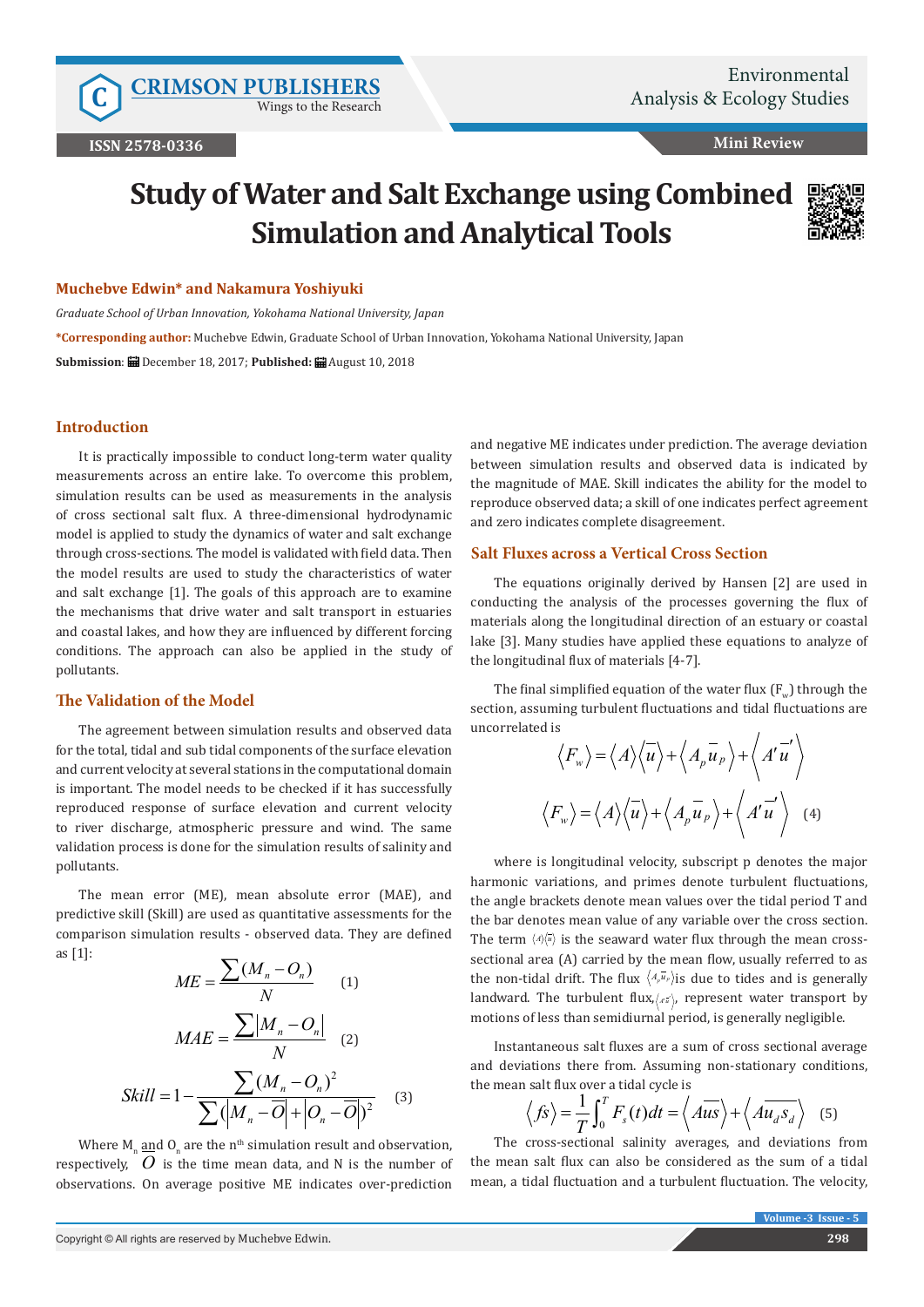salinity, mean deviation product of velocity and salinity, and crosssectional area vary with time. The shear effect can be separated into lateral and vertical components [4,5]. Further, considering three dimensional profiles the deviations of velocity and salinity from the cross-sectional mean, can be separated into variations in the vertical transverse directions. Thus, the mean salt flux over a tidal cycle through a cross section is given by:

$$
\langle F_s \rangle = \frac{\langle A \rangle \langle \overline{u} \rangle \langle \overline{s} \rangle}{1} + \frac{\langle A_p \overline{u_p} \rangle \langle \overline{s} \rangle}{2} + \frac{\langle A_p \overline{s_p} \rangle \langle \overline{u} \rangle}{3} + \frac{\langle A \rangle \langle \overline{u_p s_p} \rangle}{4} + \frac{\langle A \rangle \langle \overline{u_p s_p} \rangle}{5} + \frac{\langle A \rangle \langle \overline{u_a} \rangle \langle s_a \rangle}{6} + \frac{\langle A \rangle \langle \overline{u_a} \rangle \langle s_a \rangle}{7} + \frac{\langle A \rangle \langle \overline{u_a} \rangle \langle s_b \rangle}{8} + \frac{\langle A \rangle \langle \overline{u_r} s_s \rangle}{9} + \frac{\langle \overline{A_p u_r s_r} \rangle}{10} + \frac{\langle \overline{A_p u_r s_r} \rangle}{11}
$$
 (6)

where the bars indicate cross-sectional averages and angle brackets indicate a time-average. Terms 1-5 quantify advection, and terms 6-11 quantify the shear effect associated with the variation in salinity and velocity within the cross section. Terms 1 and 2 provide the flux on the "non-tidal" drift. Terms 2-5 account for what is called "tidal pumping", associated fluxes due to phase differences in the cross sectional averages of the tidal variations in velocity, salinity and cross sectional area [4]. Physical processes related with the terms of equation (6) are listed in Table 1.

**Table 1:** Physical processes related with the terms of equation (6).

| Term | <b>Physical Processes</b>                                                                                     |
|------|---------------------------------------------------------------------------------------------------------------|
| 1.   | The flux associated with the river discharge                                                                  |
| 2.   | The compensating flow for the inward transport on the par-<br>tially progressive tidal wave, the stokes drift |
| 3.   | The correlation of tidal period variation of tidal height and<br>salinity                                     |
| 4.   | The correlation of tidal period variations of salinity and<br>current                                         |
| 5.   | The third order correlation of tidal period variations in salini-<br>ty, velocity and cross-sectional area    |
| 6.   | The contribution of the net transverse circulation                                                            |
| 7.   | The net vertical circulation                                                                                  |
| 8.   | The transverse oscillatory shear                                                                              |
| 9.   | The vertical oscillatory shear                                                                                |

| 10. | The covariance of tidal fluctuations in cross-sectional area and<br>the transverse oscillatory shear. |
|-----|-------------------------------------------------------------------------------------------------------|
| 11. | The covariance of tidal fluctuations in cross-sectional area and<br>the vertical oscillatory shear.   |

# **Discussion and Conclusion**

A model study of the dynamics of water and salt exchange through cross-sections in Lakes Shinji and Nakaumi, Japan was done using the approach discussed here [7]. The hydrodynamic model in the STOC-LT (Ise Bay Simulator) was used [8]. The salinity simulation results were not quite in agreement with observed results (skill level of about 80%), however,

Interesting observations were made on the results of the mean salt flux over a tidal cycle through a cross section. Analysis over 1.5 year period reveals that the terms of equation (6) are not balanced. The results indicate an overall increase of salinity within Lake Shinji. The results also indicated that an increase in stratification produces an outflow of salt associated with the vertical tidal oscillatory shear. Huge river discharge suppresses vertical mean shear, and gravitational circulation diminishes, resulting in salt outflow. Tidal influence of salt flux is greater in winter. Gravitational circulation strengthens on moderate river flows or westerly winds.

Future efforts to understand the biogeochemical response to physical processes in estuaries and coastal lakes, requires the use of coupled hydrodynamic, water quality and ecological model combined with optimization model. And the analysis of water, salt and pollutants fluxes across a vertical cross section can done with the help of the analytical approach discussed here.

#### **References**

- 1. Kim CK, Park K (2012) A modeling study of water and salt exchange for a micro-tidal, stratified northern Gulf of Mexico estuary. Journal of Marine Systems 96(97): 103-115.
- 2. Hansen DV (1965) Currents and mixing in the Columbia River estuary. Ocean Science and Ocean Engineering 2: 943-955.
- 3. Hughes FW (1968) Salt flux and mixing processes in the Columbia River estuary during high discharge. (MS thesis). University of Washington, UAS.
- 4. [Dyer KR \(1974\) The salt balance in stratified estuaries. Estuarine and](https://www.sciencedirect.com/science/article/pii/0302352474900176) [Coastal Marine Science 2\(3\): 273-281.](https://www.sciencedirect.com/science/article/pii/0302352474900176)
- 5. [Dyer KR, Gong WK, Ong JE \(1992\) The cross-sectional salt balance in](https://www.sciencedirect.com/science/article/pii/S0272771405800630) [a tropical estuary during a lunar tide and a discharge event. Estuarine,](https://www.sciencedirect.com/science/article/pii/S0272771405800630) [Coastal and Shelf Science 34\(6\): 579-591.](https://www.sciencedirect.com/science/article/pii/S0272771405800630)
- 6. [Hughes FW, Rattray M \(1980\) Salt flux and mixing in the Columbia River](https://www.sciencedirect.com/science/article/pii/S0302352480800703) [Estuary. Estuarine and Coastal Marine Science 10\(5\): 479-493.](https://www.sciencedirect.com/science/article/pii/S0302352480800703)
- 7. Muchebve E (2017) Numerical simulation and analysis of mechanisms and fluid dynamics driving mixing and salt flux in coupled brackish lakes. Yokohama National University, Japan.
- 8. PARI. Ise Bay simulator.